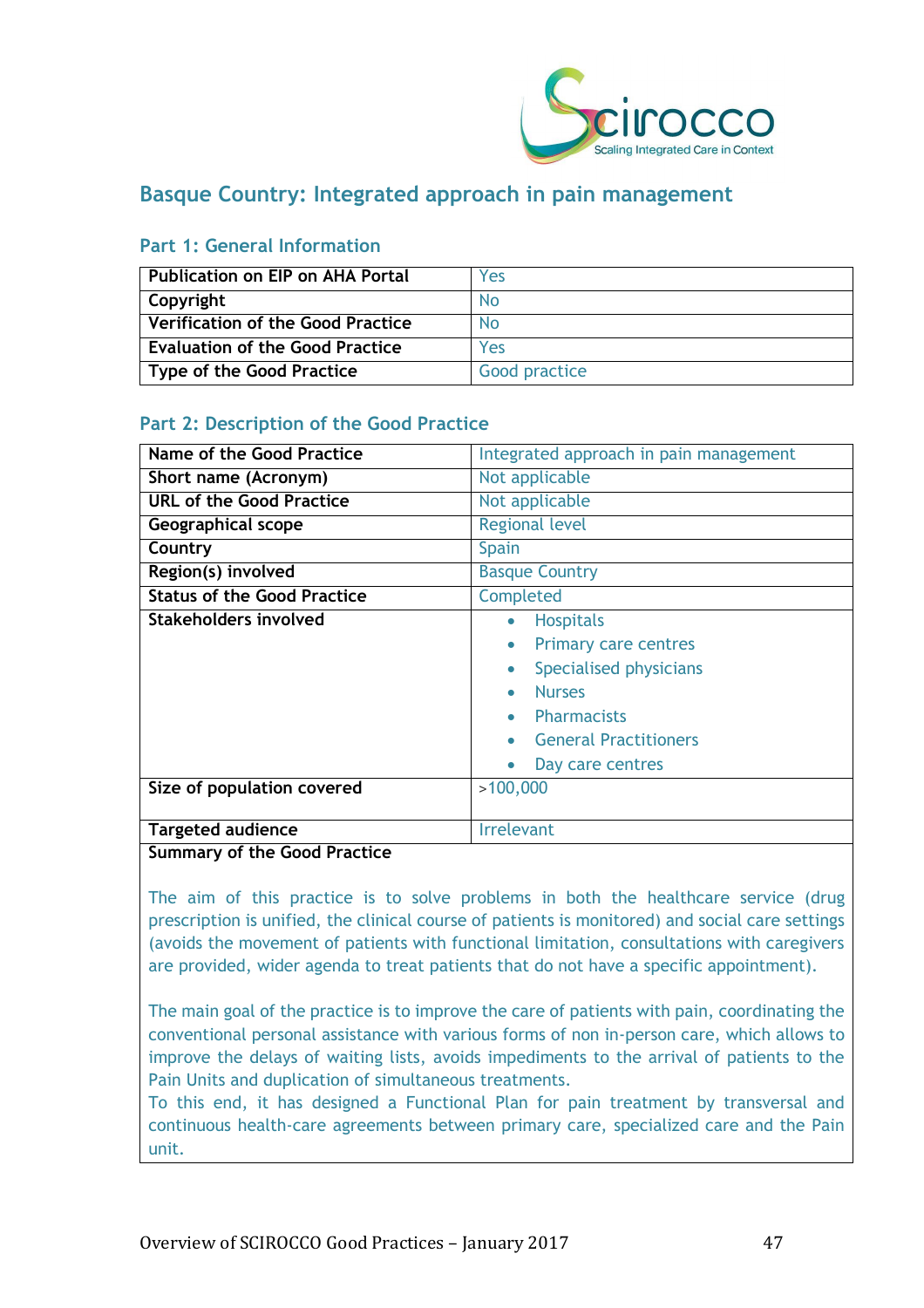

The specific objectives of the practice include an average delay in first consultation lower than 30 days, more time for face—to-face consultations for infiltrations and reduce to zero the referrals documented in paper.

In addition, the Unified Electronic Health Record (HER) is incorporated, along with the development of non-face-to-face care pathways, with very positive results measured through quantitative and qualitative methods. Thus, the time available for personal assistance has been increased, and training and the collaboration between professionals of different levels of care have been improved.

Finally, it is necessary to emphasize that the EHR is a key facilitator. It allows sharing all patient information between all professional sand with the patient. It also allows instant electronic consultation and prescription, avoiding duplications and errors of treatment. Its use, along with the development of a non-face-to-face care pathways are transferable key aspects. Thanks tour practice the time available for personal assistance has been increased, and education and collaboration with clinicians in health centres and specialized consultations have been improved.

**Key words:** pain, non face-to-face care, unified electronic health records

**Good practice being part of the larger programme**

Yes.

According to the "Health Plan 2013-2020" of the Department of Health of the Basque Country and the strategic plan of Osakidetza, this is the solution proposed for the "Integrated Care Organisation Araba" in the care of patients with chronic pain.

**Challenges / problems addressed by the good practice**

1. Improve the satisfaction of users of the health system in relation to pain care.

2. Decrease the high delays to address first consultations in chronic pain patients in the Pain Unit. 3. Enhance training of healthcare professionals of the Primary Care in pain care.

4. Avoid unnecessary travel of patients to hospitals.

5. Improve the satisfaction of health professionals dedicated to the care of the pain.

**Importance of the challenges / problems before starting to implement good practice**

1. The delay to address first consultations in chronic pain patients in the Pain in the province of Álava was more than 90 days on average.

2. Referrals from Primary Care to the Pain Unit were not possible.

3. In many cases, patients treated by other specialists did not follow the conventional nor coordinated analgesics treatments.

4. The dissatisfaction of health professionals dedicated to pain care was growing due to the lack of solutions.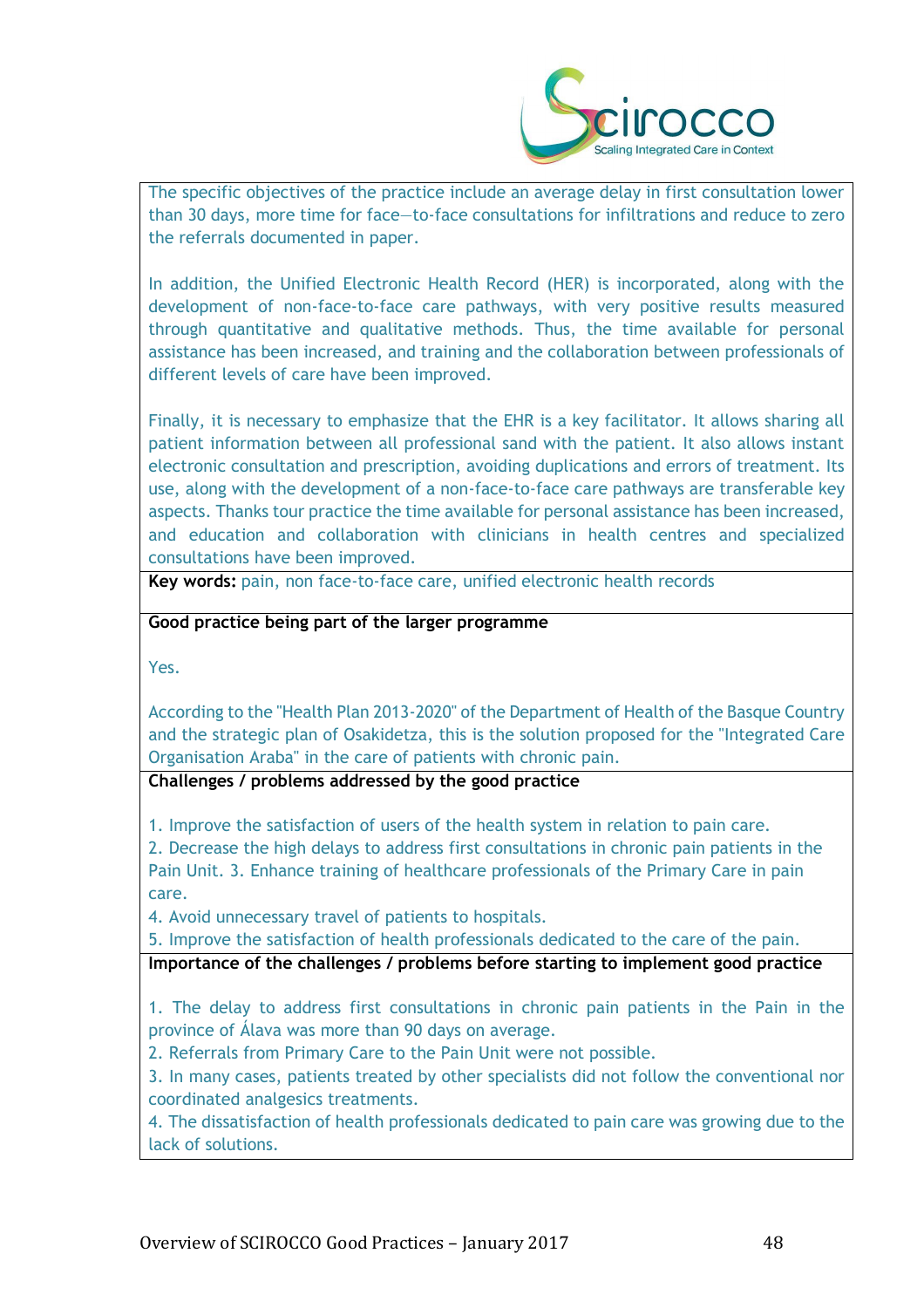

#### **Environment before the good practice was implemented**

A traditional circuit was in place. Patients were referred to the Pain Unit from other departments through a consultation paper sheet. Patient assessment and the proposed treatments were recorded in a paper form of the Unit.

The paper form was given to the patient who was asked to carry it with him/her, to be able to show it to other professionals

The Treatment changes proposed by any of the professionals of the health system, or complications or side effects were only known in the Pain Unit in the following consultation with the patient if he/she brought the document.

The appointments for check-up were about 30 days in preferential cases and about 120 days in conventional cases. It was not possible to know the evolution of patients without direct contact.

**Key innovative elements of the good practice and how the good practice improved situation compared to previous practice**

1. The Unified Health Record allows real-time sharing of all patient information among all professionals and the patient, as well as consultation and electronic prescription, avoiding duplicities and errors of treatment.

2. Functional Plan for pain management with ongoing agreements and transversal care between primary care, specialized care and the Pain Unit allows homogenizing the care of these patients. Now the clinical discharge of the patients loses sense, given the ease of communication and coordinated care between different levels of care.

3. More time for in-person care according to patient needs, by avoiding many unhelpful face-to-face consultations. 4. Ecological perspective by saving paper costs.

5. An average delay in first consultations lower than 30 days.

#### **Part 3: Transferability of the Good Practice**

| <b>Cost-effectiveness of the good</b>   Lower costs, improved outcomes |  |
|------------------------------------------------------------------------|--|
| practice (including all kind of costs                                  |  |
| and outcomes such as better health,                                    |  |
| quality of life or other resources)                                    |  |

**Resources required for the deployment of the good practice (personnel, equipment, facilities, ICT and other resources required**

Health workforce capable to adapt to changes in all levels of care. Time to get agreements between levels. Time for non-face-to-face care. Patient-centred Unified electronic health record, not in professionals. Suitable deployment of information systems.

| Total budget of the Good Practice | Not available |
|-----------------------------------|---------------|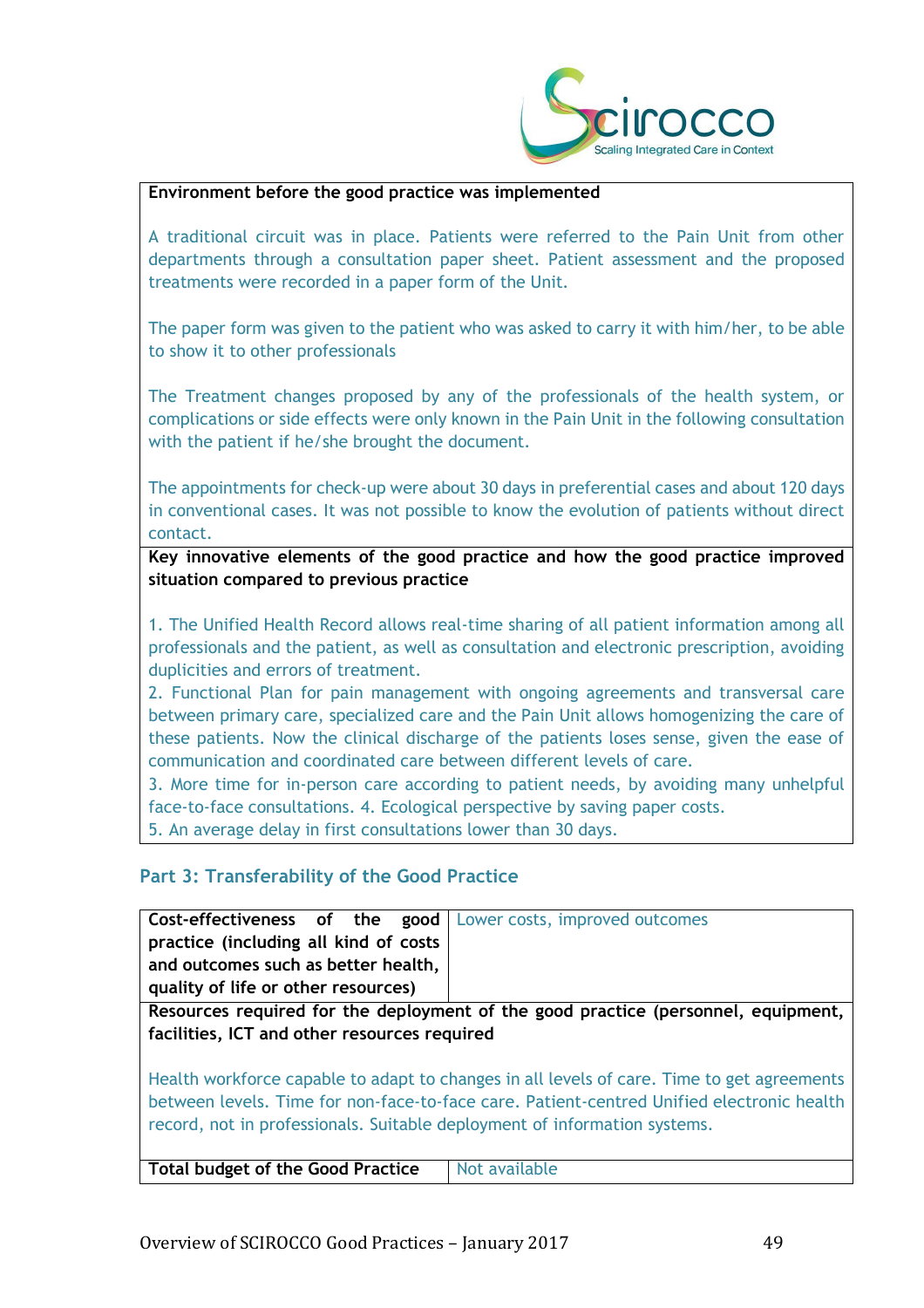

# **The main actions that have to be done to deploy the Good Practice** No special effort except training meetings and agreements between professionals. **Issues during the implementation of the Good Practice** 1. Some professional not made aware with the changes. 2. Clear information to professionals and patients about non-face-to-face care is needed. **Additional resources required to scale up Good Practice**

No.

#### **Basis to support sustainability of the Good Practice**

**Source of funding** <br>Regional funding

1. The use of the electronic tool has completely displaced (in a 100%) the traditional care format.

2. The drug prescription is 100% in electronic.

3. In the past 3 years, the average delay for first consultations of patients with chronic pain has been less than 20 days in the Pain Unit, compared with over 90 days of the previous practice.

4. The 100% of primary care consultations are conducted virtually as non-face-to-face consultations.

5. The 96% of patient and family respondents are grateful of not having to go to the hospital if it is not essential.

**Evidence to observe the Good Practice**

A practice report, a visit to implementation site.

## **Part 4: Viability assessment of the Good Practice**

#### **Time needed to deploy the Good Practice**

Less than a year.

The practice took place in 2011, once unified EHR was implemented. To do this, the Pain Unit developed a management plan that was agreed with the various Primary Care Centres. According to this agreement, primary care professionals have a non-face-to-face consultation , with the 100% of patients referred from the pain Unit..

Similarly, the Pain Unit committed to attend all referrals in a weekly basis. Based on all relevant data, the Unit Pain performs a treatment proposal and either recommends followup by Primary Care, or arranges an in-person appointment at the Pain unit. This in- person appointment is scheduled within a week in preferential cases, within a month in ordinary cases and within three months in cases of reassessment of an already known case. In addition, any patient who has pain is considered a candidate to be assessed, if his/her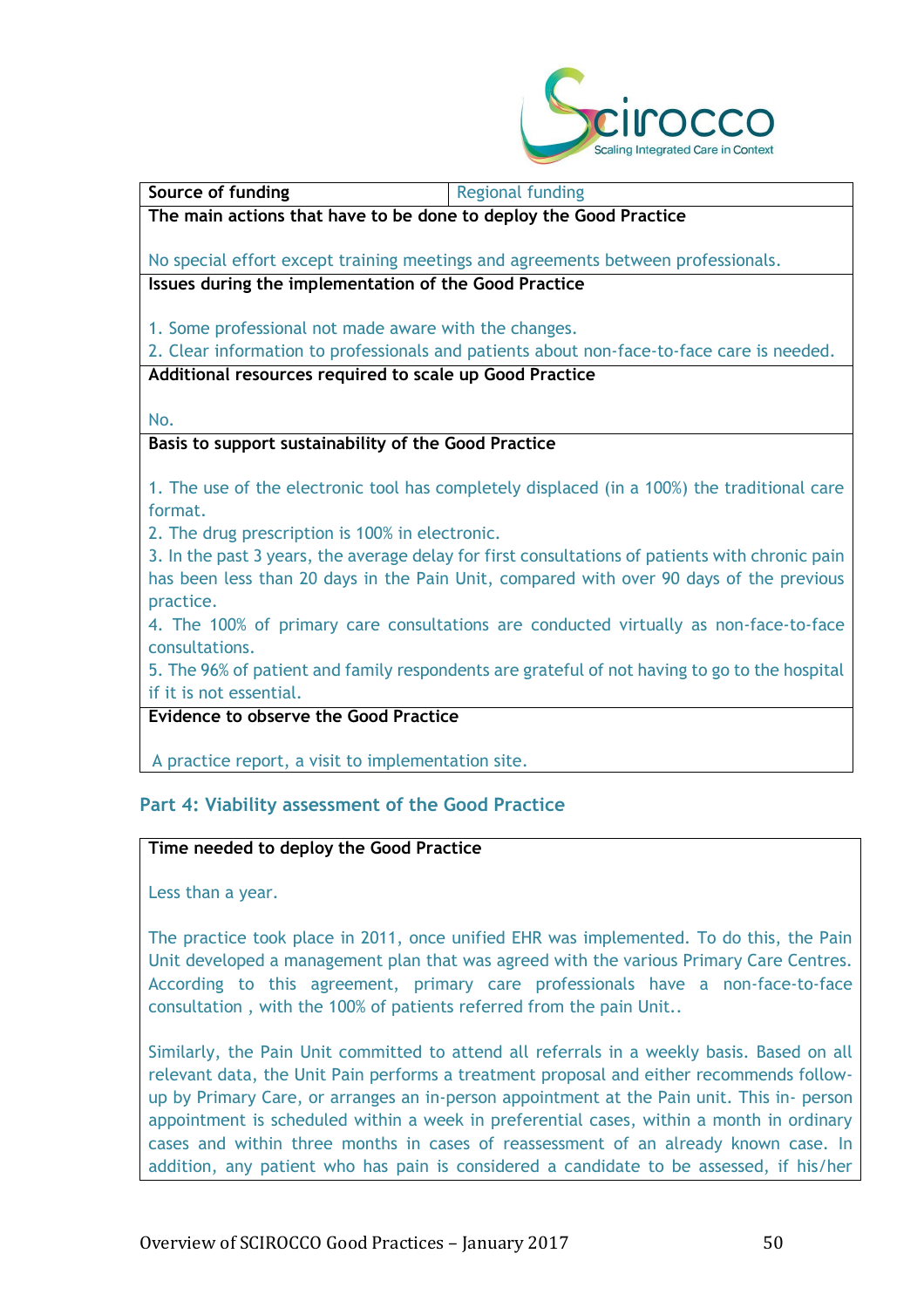

physician considers that the patient requires a therapeutic advice, asking for a suggestion or a face-to-face consultation. Therefore, silos in care are avoided and the care is coordinated and transversal, rather than successive and pyramidal.

These agreements are supported by the Care Management of the Integrated Health Organisation Araba, and an implementation chronogram was scheduled starting from 1st of January of 2013, with annual reviews. From January 1st of 2016 onwards referrals from specialized care are also included.

**Investment per citizens / patient / client in terms of financial resources**

Between €100 – €1.000 per targeted citizen / patient. The cost of the project is  $0 \in$ .

**Evidence behind the Good Practice**

Documented evidence. Evidence is based on systematic qualitative and quantitative studies.

The information is in the following link of the Spanish National Health System: [http://www.msssi.gob.es/organizacion/sns/planCalidadSNS/pdf/excelencia/CISNS\\_DocumentoMarcoDol](http://www.msssi.gob.es/organizacion/sns/planCalidadSNS/pdf/excelencia/CISNS_DocumentoMarcoDol%20or.pdf)  [or.pdf](http://www.msssi.gob.es/organizacion/sns/planCalidadSNS/pdf/excelencia/CISNS_DocumentoMarcoDol%20or.pdf)

#### **Maturity of the Good Practice**

The practice is "on the market" and integrated in routine use. There is proven market impact, in terms of job creation, spin-off creation or other company growth.

The Plan is completely developed since January 2014, for the entire province of Alava. Results are very satisfactory from a quantitative point of view: 52% of the healthcare activity is performed in non- face-to-face manner supported by the integrated management systems of the organisation (unified EHR, ", the Personal Health Folder, etc.). The referral and response commitments are met and delay of the first in-person consultation is always less than 15 days.

**Estimated time of impact of the Good Practice**

Long term and sustainable impact – e.g. a long time after the pilot project ended and routine day-to-day operation began.

#### **Impact observed**

Better health (societal). Other include decreased delays, expedite care, avoid unnecessary movement, improving teaching with case studies in primary care.

#### **Transferability of the Good Practice**

The innovative practice has been transferred within the same region.

This model is applicable in any European region to a greater or lesser extent, depending on the degree of development and implementation of the electronic medical record. This